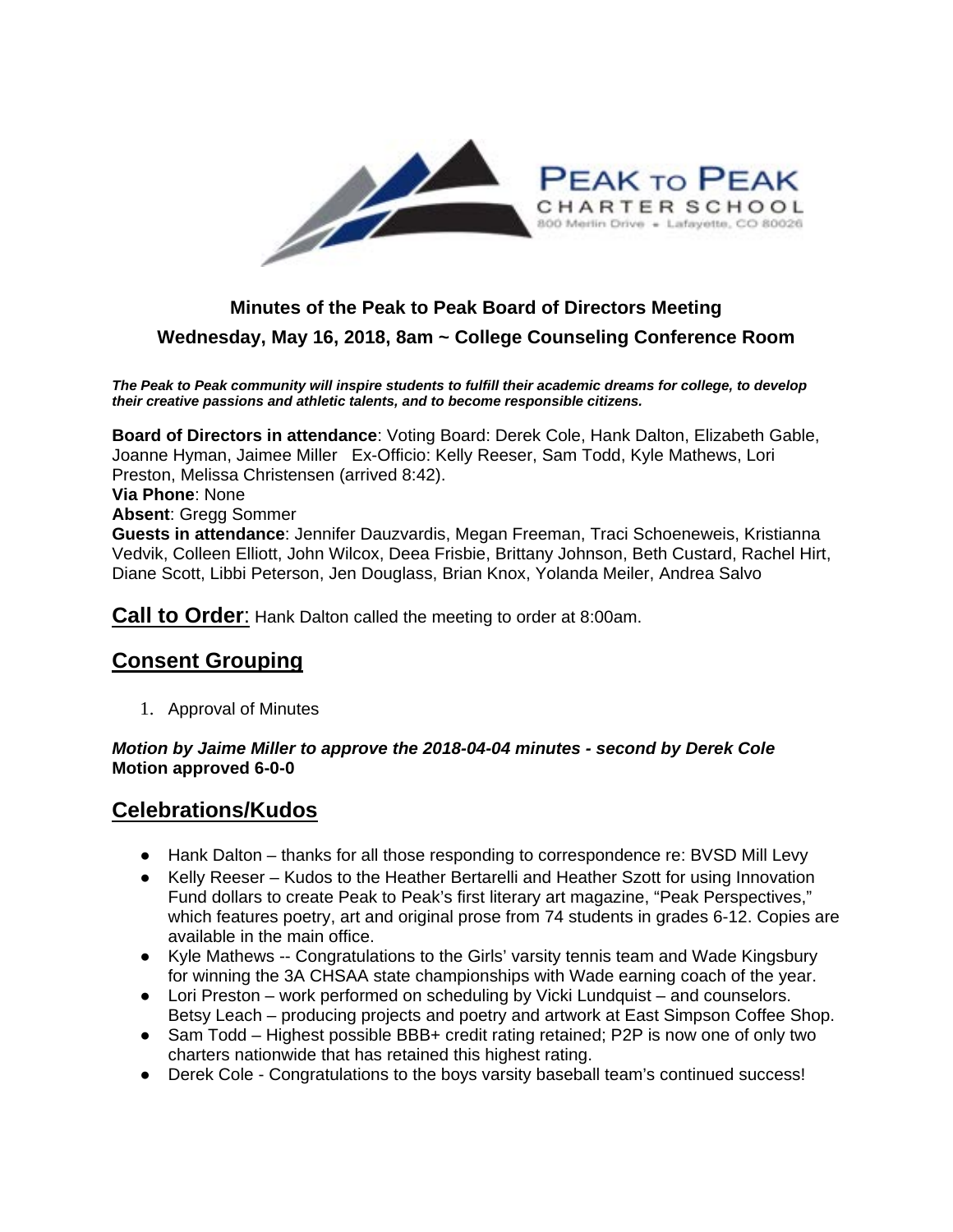• Joann Hyman – Miss Mylott's direction on student-led theater event; great production, and was same day creation & presentation

## **Public Comments**

None

## **Employee Opinion Survey Results**

Employers Council – Employee satisfaction survey results were presented by Brittany Johnson. Survey mean was 3.92% with 86% participation rate. This participation rate was the highest P2P have ever recorded. Ms. Johnson indicated the increase to 8 periods generated the most comments.

Hank Dalton - Introduction of, and welcome to, newly elected board members: Elizabeth Gable, Deea Frisbie for three year terms and Colleen Elliot for one year term.

## **HOD Update**

Eveline Grady and Jaime Miller reported that HOD remains a very healthy committee, and is very busy. There were 13 hires, and there are 9 positions open. Fluctuations are within the norm. Jennifer Douglass was presented as a new co-chair for HOD.

Joanne Hyman asked how we were reaching out to teachers, retaining same and whether best practices were being utilized. What more can we do? Many hires are generated from within the community, internal relationships.

Data will change given changes to eight period day. Exit interviews will continue and data are compiled for individuals as well as collectively.

HOD recommending removal of Candidate Recommendations (CRs). Is extraneous. Emailed recommendations will go to executive with rubric score, etc. and have a one day turn around. The EDE will then update the board monthly, if not more. This is a process change and is covered in the bylaws as it relates to hiring/firing. Process change will be brought in for review in June and voted on in last meeting.

#### **Development Advisory Committee**

Hank Dalton moved to approve in the form of discussion, then withdrew motion in order to have a formation of a "finished product" in conjunction with Friends' Board. The end result of the collaboration could then be clarified and polished up for further discussion/voting.

Eveline Grady suggested at least 8 people on the committee. Best practice suggests 2 voting members, 2 staff (Glenn Mosher, Chairman and Sam Todd), at least three internal community members and outside members.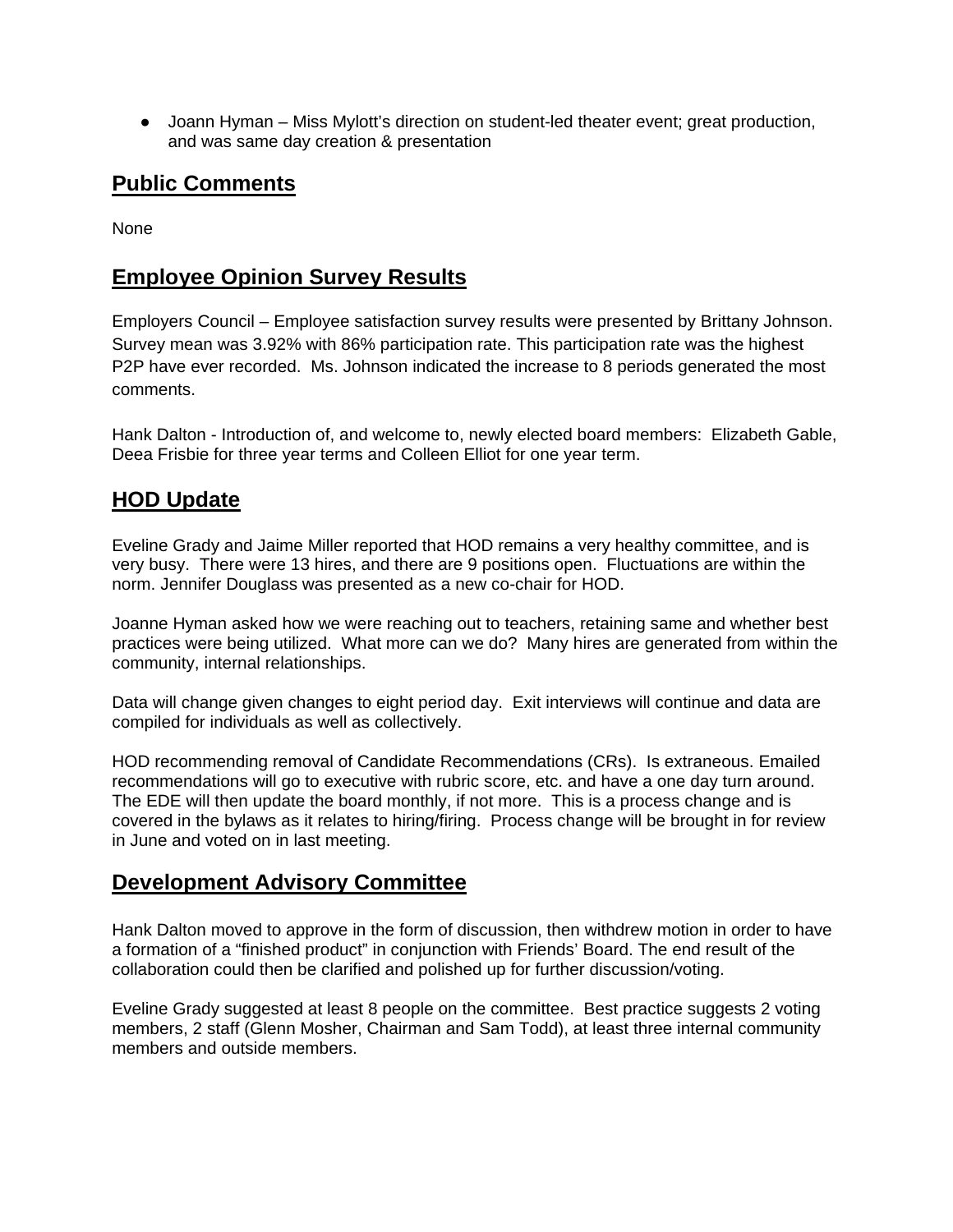Goal of committee is be advisory in nature, champions within the community, collaborative with Friends of Peak to Peak, and lots of thought/input from large range of individuals. Emphasis on advising and commentary and use of best practices.

#### **EDE Report**

Ms. Reeser reported that the master schedule is nearing completion and was lots of work. She thanked all involved and is happy to report there will be exciting options for students, particularly an expanded range of courses available for middle school students and well as flexibility and collaboration time for teachers built into the daily schedule.

Ms. Reeser reported that Open Enrollment numbers have not changed much, and we will have final numbers September  $28 - 30$ <sup>th</sup>. 173 students were enrolled, 1,200+ students requested P2P as their first choice, and 1,400+ requested P2P as regular entry. We are full but holding a few spaces in case of new staff bringing children into P2P.

Ms. Reeser reported that the new website is nearing completion. Ms. Dauzvardis has added the teacher pages and training of new functionality is taking place. Instructional videos are also being made available for staff. It's a clean new site, but it's recognized that it *is* new. Ms. Reeser reminded that we had to move to a new product, as the website product we were using is going away very soon, and will no longer be available.

Ms. Reeser also indicated that the hiring team will continue working on all hires through June.

## **EDO Report**

Mr. Todd reported that new furniture will be going into MS and HS during the fall of this year. He also reported that Ms. Cheryl Sack from the cafeteria has resigned. We thank her and wish her well. Ms. Paula Greenspan, a current employee in the back of house will be stepping into the role.

Mr. Glenn Mosher is heading up the effort to more fully utilize the Raiser's Edge fundraising software in order to maximize results.

The Run for the Peak was a great success with \$2K more than last year for a final tally of 32K. Ms. Hirt is planning a new back to school event and needs volunteers.

New software "Everyday Hero" is going to be utilized and is predicted to bring in three times the number of donors by working through other contacts such as Facebook, etc.

Staff offer letters going out soon.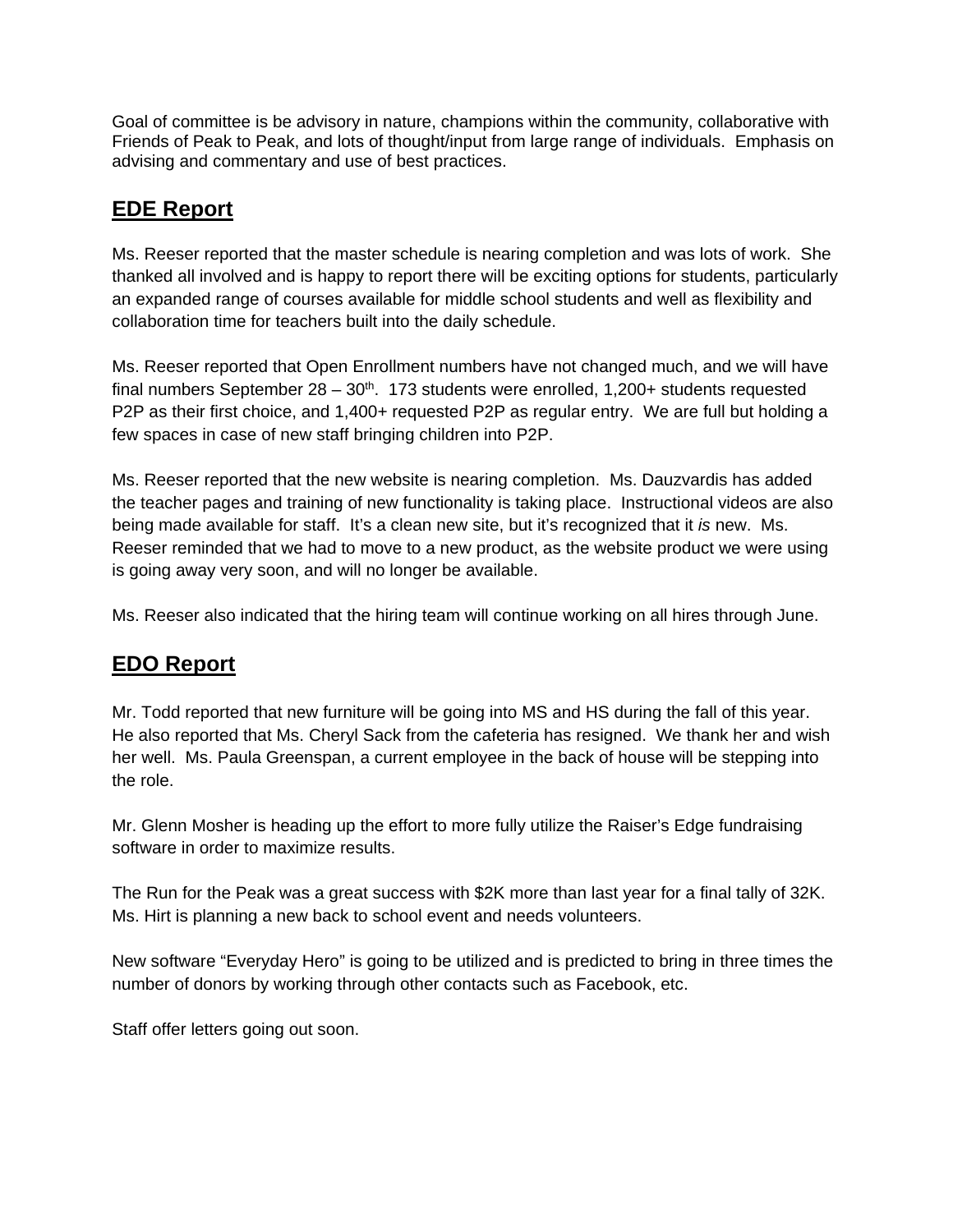Updated fees for new eight period additions were brought forward. *Motion to approve by Hank Dalton, Second by Joanne Hyman. Motion approved 5-0-0 (Derek Cole was out of the conference room during voting).*

Mr. Todd reviewed the P2P Funds – General, Food Services (Fund 21), Friends Fundraising – a separate 501C3 - (Fund 26), Ops & Technology (Fund 65) and Revolving Grants Fund (Fund 73). Increases are available on spreadsheets. Per Mr. Todd, "All finishing better than anticipated." *Approval of Budget as presented – Motion to approve by Hank Dalton, Second by Derek Cole. 6-0-0 Approved.*

Mr. Todd presented the plans for an extension to the existing TRANE controls for the school HVAC system. The system will collect data to help further reduce costs. The work will begin this summer, at a final cost of 218K and additional servicing costs of 28K year for year one, \$12,600 for year two and \$12,200 for year three. Costs savings are anticipated to be about 10K per year. Installation will be 6-8 weeks *Motion to approve by Joanne Hyman, Second by Jaimee Miller.* **Approved 6-0-0**

## **Principal Reports**

## **HS**

- ❖ Mr. Mathews reported Ms. Kristie Letter's English students received yet another writing award. Once again, our school swept the River of Words writing competition!
- ❖ Curriculum, new schedule finding the right mix for next year.
- ❖ Great end of year with seniors, and final exams wrapping up.
- **◆ Received Magnussen Scholarship fund for free & reduced student AP Testing**  $\sim$  **\$1K** this year, and approximately \$900 next for targeted financial support.
- ❖ Summer Interventions and Credit Recovery are set up in two summer sessions with Ms. Liz Tarbutton.
- ❖ Graduation all set, Dr. Sam Messier, Asst Superintendent, is honored guest.
- $\triangle$  Baseball graduates may need to get diplomas in "special way" if they have to be away.

# **ES**

- ❖ Ms. Christenson reported Kindergarten readiness for kids and families largest yet!
- ❖ Kindergarten Preview included college financing and other onboarding topics.
- ❖ Introduction of rotating specials to provide more regularity, more teaching time and equitable time.
- ❖ World language will now be every day in 5th grade which will offer more depth later down the line and more expertise in the language. Literacy will happen in the am.
- ❖ Many end of year events!

#### **MS**

❖ Kudos to counselors – Coffee with the counselors, great turnout.